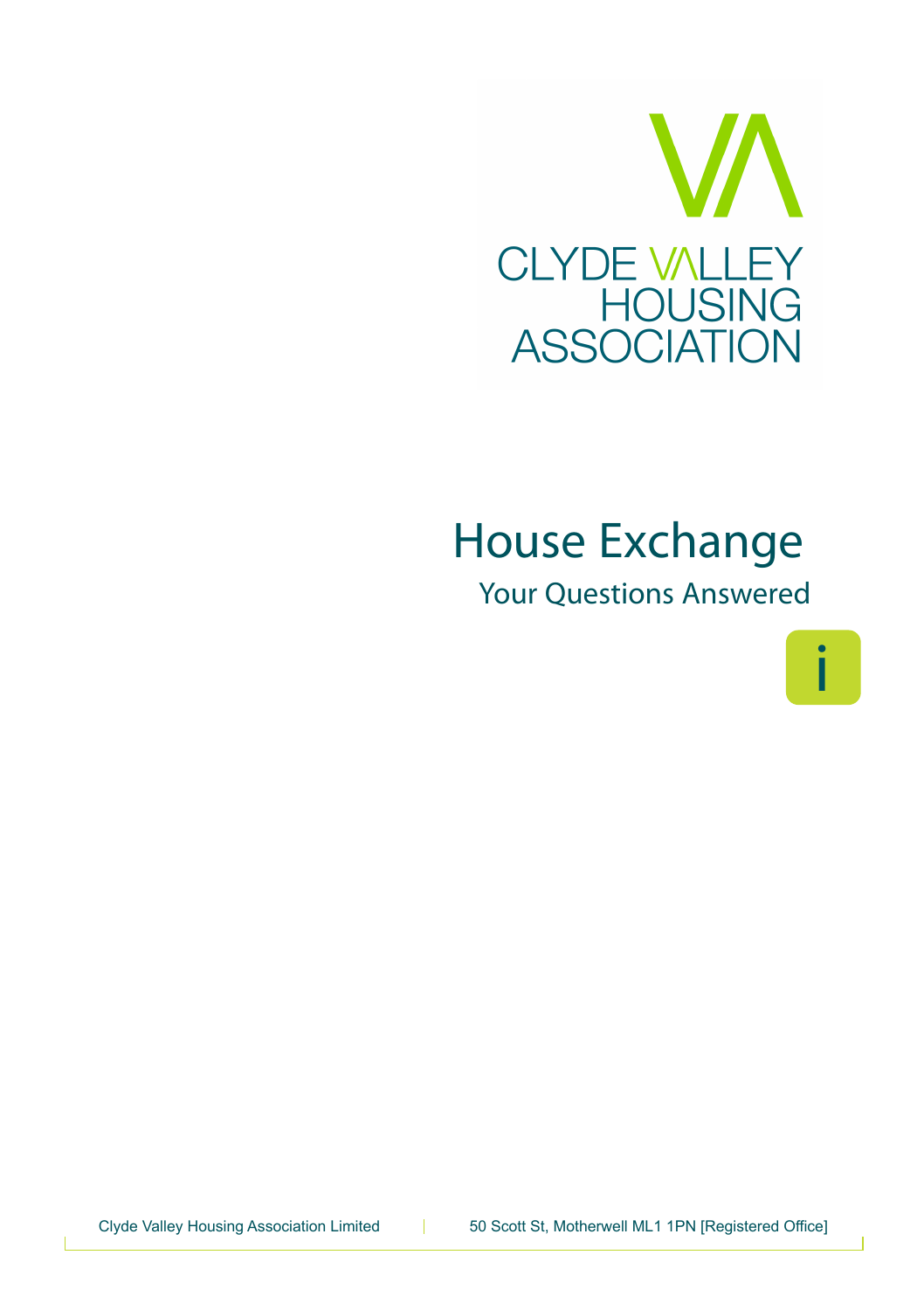## **House Exchange**

#### **I want to exchange houses with another tenant**

If you want to exchange houses with another tenant, you must first have held a tenancy for your current property for the last 12 months. You must also get our written permission to go through with the exchange. The person you want to exchange with must hold a Scottish secure tenancy and get permission from their landlord (who may have their own conditions about mutual exchanges, which could affect your request). A landlord may refuse permission for the following reasons.

- If legal proceedings have begun (for example, a Notice of Proceedings for Possession has been served on the tenant).
- If the house was provided by the landlord in connection with the tenant's employment with the landlord (tied accommodation).
- If the house has been adapted for a person with special needs but, if the exchange took place, the new tenant does not have special needs.
- If the house is not suitable for the needs of the person or people wanting to exchange, for example, if it would lead to overcrowding or underoccupancy (when there are not enough people in the house to make the most of its space).

Please read this leaflet carefully then fill in the attached application form, which you should return to your local office.

#### **Do I have to answer all the questions on the form?**

Yes. Before we can consider your application fully, it is vital that you give us all the information we ask for on the form. You will receive a written reply within 28 days of us receiving all the necessary information.

### **If you knowingly give us false information, your application will not be valid.**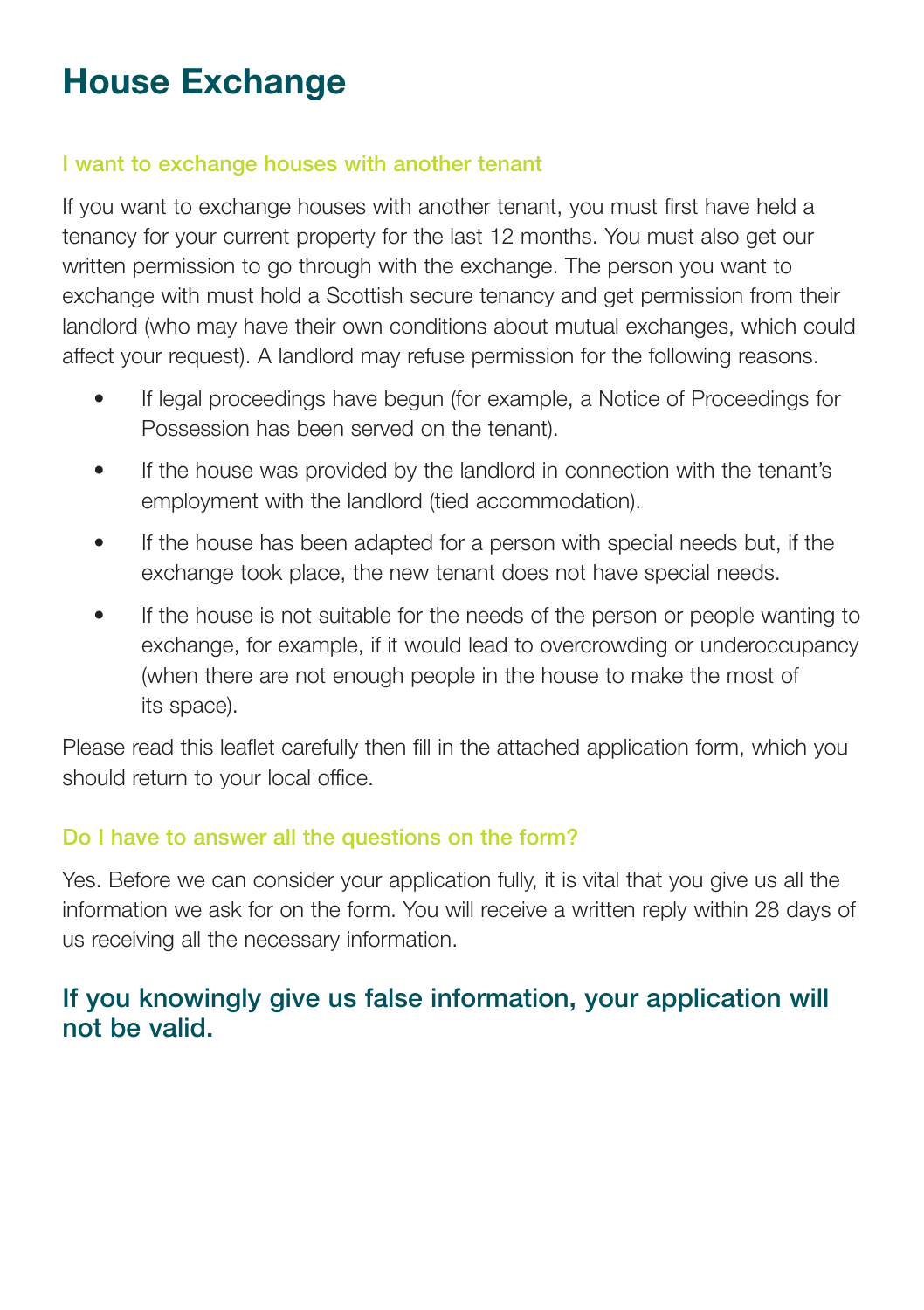#### **Once I have applied, can I go ahead with the exchange?**

No. You must get our written permission before making any arrangements.

If we give you permission to exchange houses, you must take account of the following conditions.

- 1. We will not redecorate your new property so you must thoroughly examine the house you intend to move into before you accept the tenancy. Any necessary repairs which the tenant you are exchanging with has not carried out (other than those arising out of fair wear and tear) will be your responsibility.
- 2. If we approve your application to exchange, you must move into your new property within one month. If you fail to do this, you may have to give up possession of the house.
- 3. You must intend to live in your new house for at least 12 months.

#### **Important**

If you or the person you are exchanging with break these conditions, the exchange cannot go ahead and you may have to move back to your old address.